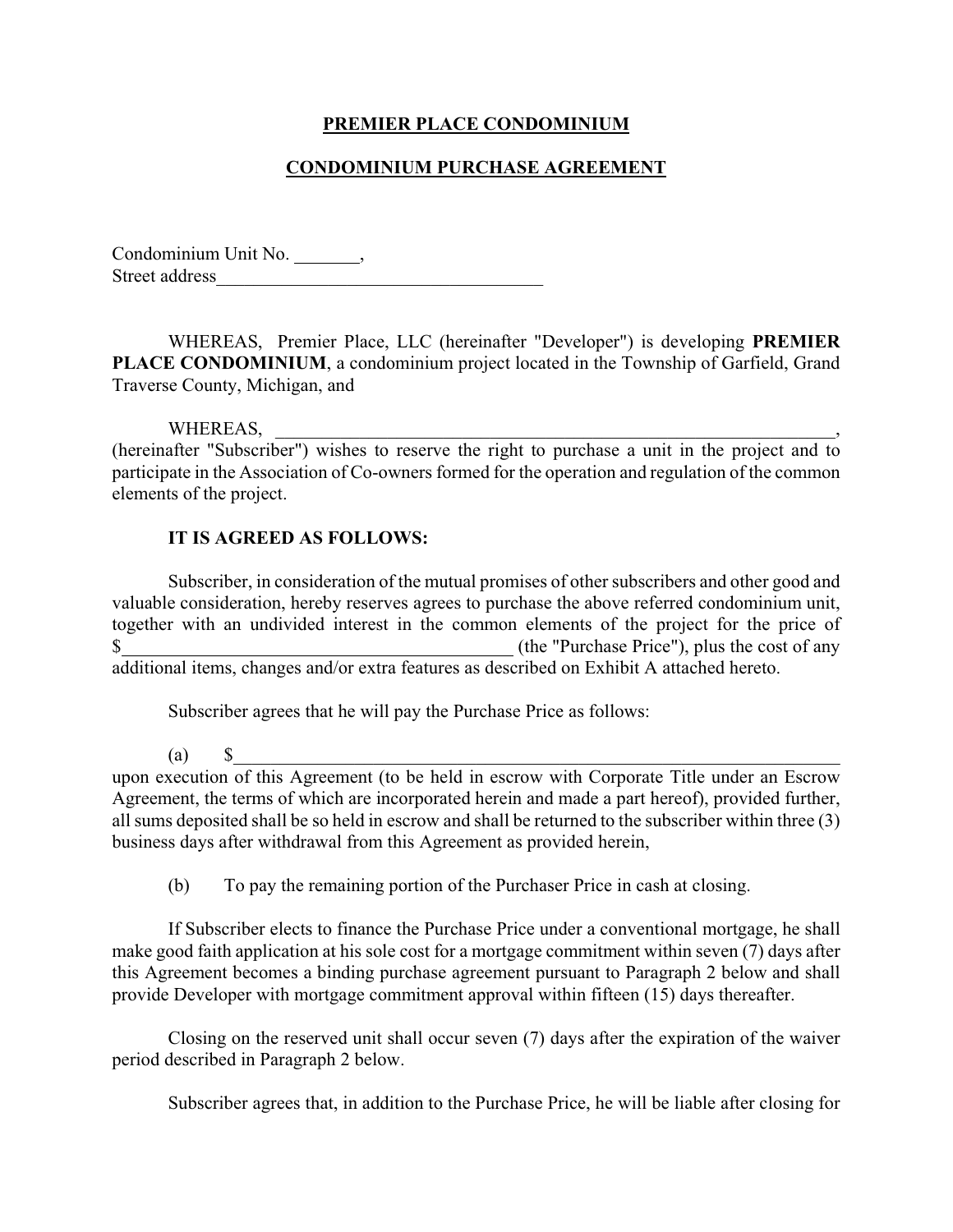his proportionate share of the Association Assessment for maintenance, repair, replacement and other expenses of Administration as outlined in the Condominium Bylaws.

### 1. **PLAN AND PURPOSE**

Premier Place Condominium Association has been, or will be, established as a Michigan non-profit corporation for the purpose of operating and maintaining the common elements of the condominiums. Each Co-owner shall be a member of the Association and will be subject to the Bylaws and regulations thereof. Subscriber hereby subscribes to and agrees to abide by the terms, provisions, declarations, covenants and restrictions contained in the Master Deed, Condominium Bylaws and Condominium Subdivision Plans of the project and the Articles of Incorporation, Bylaws and Regulations, if any, of the Association, the contents of which documents will be as Developer, in its discretion, deems appropriate, and copies of which will be furnished to Subscriber together with the notice required in Paragraph 2 below.

#### 2. **EFFECT OF AGREEMENT**

This Agreement shall become a binding purchase agreement upon Developer and Subscriber upon the expiration of nine (9) days after receipt by Subscriber of the condominium documents. However, if Subscriber shall waive the nine (9) day period in writing, then this Agreement shall become immediately binding upon the execution of such waiver.

### 3. **CONVEYANCE OF TITLE**

In consideration of this Agreement, the Developer agrees to convey to Subscriber good and marketable title to said unit subject to easements and restrictions of record, all pertinent governmental regulations and subject to the instruments mentioned in Paragraph 1 above. Subscriber agrees to consummate the purchase of said unit from Developer within nine (9) days after Developer has notified Subscriber in writing that it is prepared to tender title and possession to him. It is understood that Subscriber will, at the time title is conveyed to him, pay all mortgage costs and such other closing costs as are customarily paid by the purchasers of comparable real estate in this jurisdiction and taxes, assessments and insurance will be adjusted to the date of closing.

Taxes will be prorated on a due date basis. In addition to the Developer's credit for tax proration at the time of closing and in the event that the real property tax bills relative to the condominium property have not yet been split into separate tax bills for each unit by the local tax assessor, Developer may require Subscriber to pay into an escrow account to be maintained by the Association an amount equal to Subscriber's estimated percentage of value share of real estate taxes with respect to the condominium project which will next fall due. Within a reasonable time after closing, Developer, at its expense, will furnish Subscriber with an owner's title insurance policy issued in a face amount equal to the purchase price of the unit. A commitment therefor will be furnished to Subscriber by Developer at or prior to closing.

An amount equal to two (2) months' estimated maintenance assessment shall be paid in advance by Subscriber to Developer on behalf of the Association at the time of closing as a working capital deposit.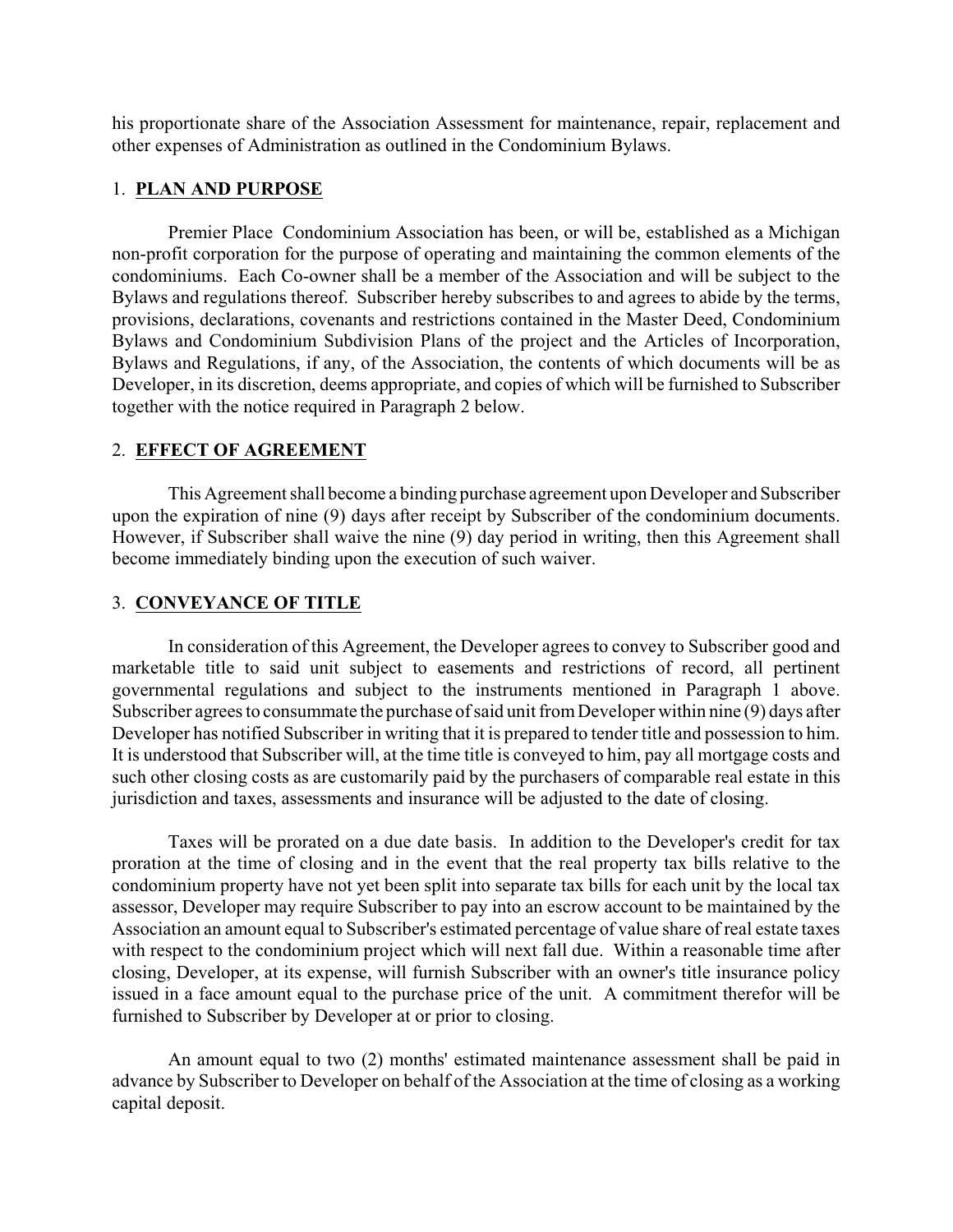#### 4. **CANCELLATION RIGHTS OF SUBSCRIBER**

Unless the Subscriber waives the right of withdrawal, the Subscriber may withdraw from this Agreement without cause and without penalty if the withdrawal is made before conveyance of the unit and within nine (9) business days after receipt of the Condominium Documents and the amounts theretofore paid by him under this Agreement will be refunded to him in full satisfaction and termination of any rights and liabilities of Subscriber and Developer of any sort hereunder and shall wholly cease and terminate.

## 5. **CANCELLATION RIGHTS OF DEVELOPER**

If Developer determines not to establish the Subscriber's unit in the condominium project, then Developer shall so notify Subscriber in writing. In such event, Developer reserves the right to return all sums received for reservation of the right to purchase said unit to Subscriber or his successors, and thereupon, all rights of Subscriber shall cease and terminate without further liability on the part of Developer.

It is understood that Subscriber's credit is subject to approval by Developer and by any proposed mortgagee. In the event that either Developer or such mortgagee determines that Subscriber does not meet credit requirements for participation in the project, then Developer shall return to Subscriber all of the sums paid hereunder and this Agreement shall be deemed null and void and all of Subscriber's and Developer's rights shall cease and terminate without further liability on the part of either party.

The Developer may, at its option, release the obligations of Subscriber under this Agreement in the event Subscriber shall secure another Subscriber who is satisfactory to the Developer. This Agreement is not otherwise assignable.

### 6. **SECURITY FOR COMPLETION**

After expiration of the withdrawal period provided in Paragraph 5, Developer shall be required to retain sufficient funds in escrow or to provide sufficient security to assure completion of all improvements labeled "must be built" in the Condominium Subdivision Plan.

# 7. **ARBITRATION**

At the exclusive option of the Subscriber, any claim which might be the subject of a civil action against the developer which involves an amount less than \$2,500.00, and arises out of or relates to this purchase agreement or the unit or project to which this agreement relates, shall be settled by binding arbitration conducted by the American arbitration association. Judgment upon the award rendered by arbitration may be entered in a circuit court of appropriate jurisdiction.

### 8. **DEFAULT**

If the Subscriber shall default in any of the payments or obligations called for in this Agreement and such default shall continue for ten (10) days after written notice sent by the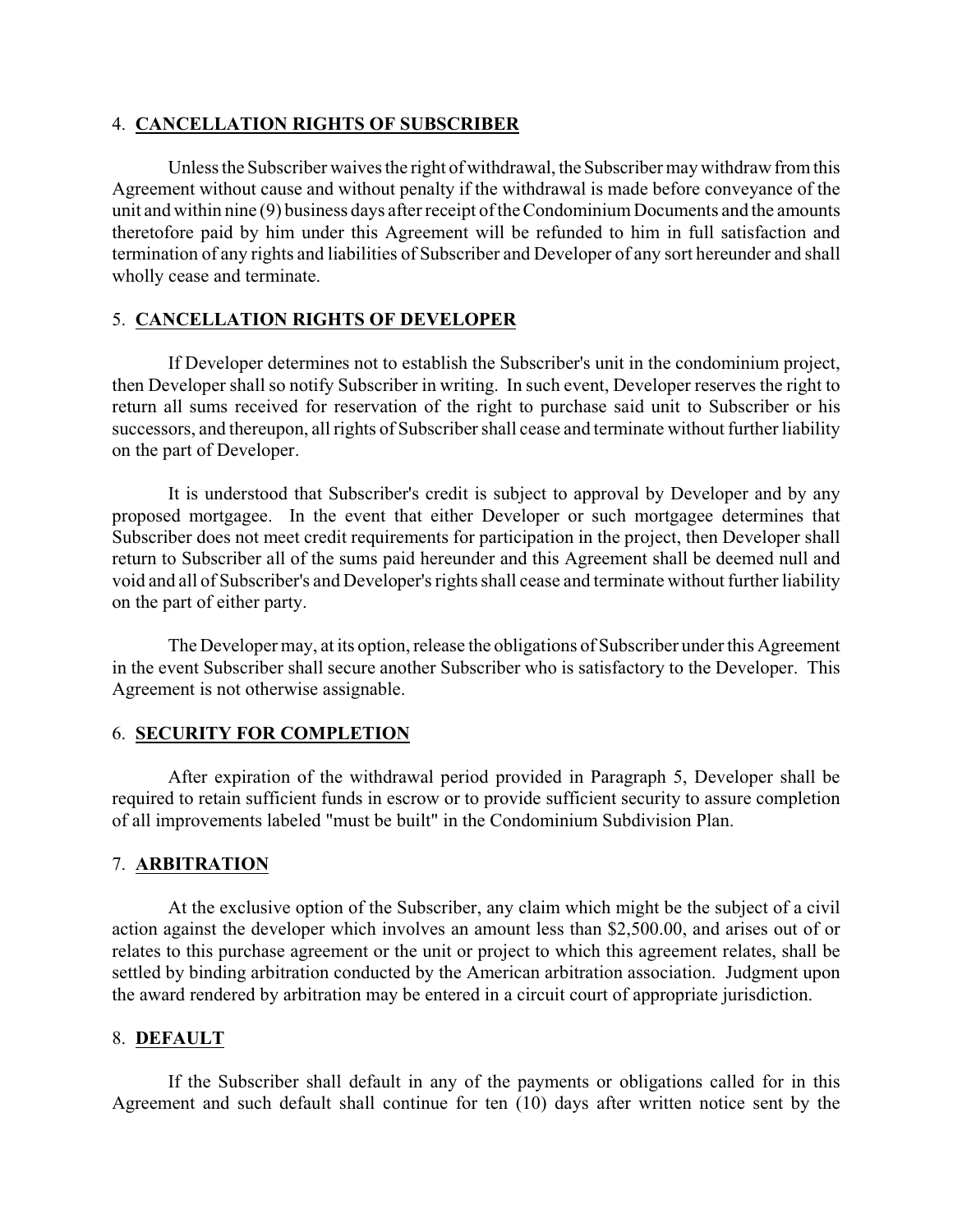Developer to the Subscriber, then, forthwith at the option of the Developer all rights of Subscriber under this Agreement shall terminate. If Subscriber's rights are terminated subsequent to this Agreement becoming a binding purchase agreement pursuant to Paragraph 2 hereof, any amount paid toward the Purchase Price shall be retained by the Developer as liquidated damages; provided, however, that such liquidated damages shall in no event exceed ten (10%) percent of the Purchase Price specified on page one hereof. If Subscriber's rights terminate prior to the time this Agreement becomes a binding purchase agreement pursuant to Paragraph 2 hereof, all sums paid by Subscriber shall be refunded to him and neither party hereto shall be obligated further.

## 9. **ORAL REPRESENTATION NOT TO BE RELIED UPON**

This Agreement will supersede any and all understandings and agreements and constitutes the entire agreement between the parties and no oral representations or statements shall be considered a part hereof.

## 10. **NOTICES**

All written notices required or permitted hereunder and all notices of change of address shall be deemed sufficient if personally delivered or sent by ordinary first class mail or by registered or certified mail, postage prepaid, and return receipt requested, addressed to the recipient party at the address shown below such party's signature to this Agreement. For purposes of calculating time periods under the provisions of this Agreement, notice shall be deemed effective upon mailing or personal delivery, whichever is applicable.

### 11. **USAGE OF TERMS**

The pronouns and relative words herein used shall be construed respectively to include the masculine, feminine and neuter genders and the singular and plural numbers unless the context indicates a contrary intention.

### 12. **THE CONDOMINIUM BUYER'S HANDBOOK**

Subscriber hereby acknowledges receipt prior to execution of this Agreement of a copy of the Condominium Buyer's Handbook published by the Michigan Department of Commerce.

This Agreement is executed by the parties on the day of . 200. Subscriber hereby acknowledges receipt of a copy of this Agreement and the Escrow Agreement referred to above.

The covenants herein shall bind the heirs, personal representatives, administrators, executors, assigns and successors of the respective parties.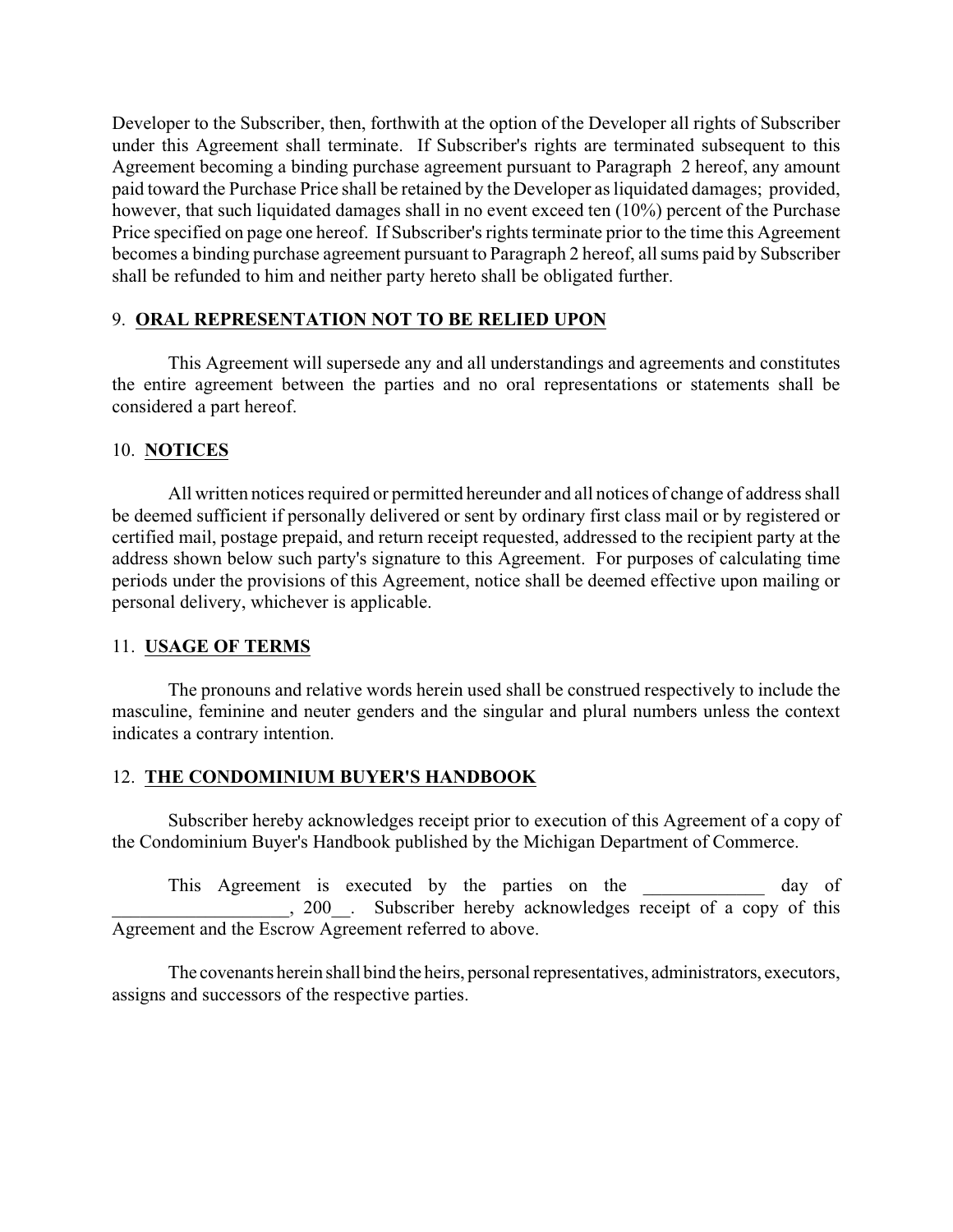# **THE PARTIES AGREE THAT THIS AGREEMENT IS SUBJECT TO AND INCLUDES THE GENERAL PROVISIONS CONTAINED HEREIN WHICH SUBSCRIBER ACKNOWLEDGES THAT HE HAS READ.**

**Subscriber** 

**Subscriber** 

Address:

**DEVELOPER:**

PREMIER PLACE, LLC

\_\_\_\_\_\_\_\_\_\_\_\_\_\_\_\_\_\_\_\_\_\_\_\_\_\_\_\_\_\_\_\_\_\_\_\_\_\_\_\_\_\_\_\_

\_\_\_\_\_\_\_\_\_\_\_\_\_\_\_\_\_\_\_\_\_\_\_\_\_\_\_\_\_\_\_\_\_\_\_\_\_\_\_\_\_\_\_\_

\_\_\_\_\_\_\_\_\_\_\_\_\_\_\_\_\_\_\_\_\_\_\_\_\_\_\_\_\_\_\_\_\_\_\_\_\_\_\_\_\_\_\_\_\_

\_\_\_\_\_\_\_\_\_\_\_\_\_\_\_\_\_\_\_\_\_\_\_\_\_\_\_\_\_\_\_\_\_\_\_\_\_\_\_\_\_\_\_\_

By: \_\_\_\_\_\_\_\_\_\_\_\_\_\_\_\_\_\_\_\_\_\_\_\_\_\_\_\_\_\_\_\_\_\_\_\_\_\_\_\_\_

Its Member

Subscriber's Telephone No.: